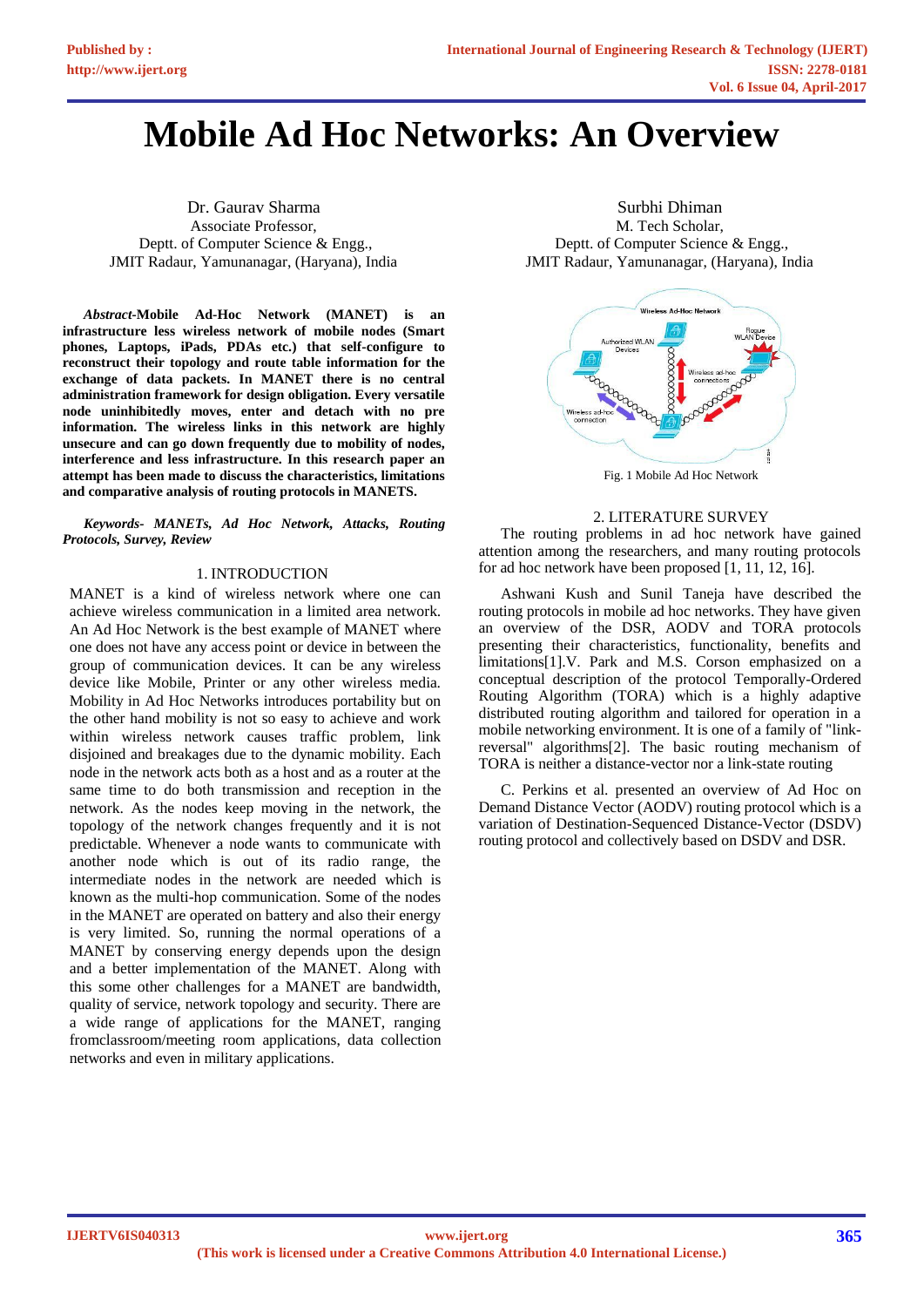

Fig 2. General Working of MANETs

It does not maintain routes from every node to every other node in the network rather they are discovered as and when needed & are maintained only as long as they are required [3]. S. Singh et al. and Lin proposed a routing algorithm based on minimizing the amount of power required to transfer a packet from source to destination [4, 5].

Holland and Vaidya studied the behavior of TCP in ad hoc networks, using DSR as a routing protocol. Their work added explicit interaction between TCP and the Route Discovery and Route Maintenance mechanisms that allow TCP to correctly react to a route failure rather than treating it as network congestion [6].

For quality assurance different strategies attempting to manage limited resources like bandwidth, computation power, memory and battery in ad hoc wireless networks have been developed.

Jeffery P. Hansen et al. explained an approach for satisfying application-specific Quality of Service (QoS) expectations on ad hoc wireless networks where available bandwidth fluctuates. The proposed algorithm, D-Q-RAM (Distributed QoS Resource Allocation Model) generates a distributed optimization heuristic that results in near optimal adaptation without the need to estimate, or predict available bandwidth at any moment in time [7].

Stephen F. Bush proposed a metric that couples network topological rate of change with the ability of a generic service to move itself to an optimal location. The metric proposed a fundamental tradeoff among adaptation (changed service location), performance, and network ability to tune itself to a changing ad hoc network topology[8].

Swati Jaiswal et al. discussed the Quality of services( $\text{Os}$ ) issues in mobile ad-hoc networks. QoS for a network is measured in terms of guaranteed amount of data transferred from one place to another in a given time slot. QoS support for Mobile Ad-hoc Networks is a challenging task due to dynamic topology & limited resources. The main purpose of QoS routing is to find a feasible path that has sufficient resources to satisfy the constraints[9].Goyal et al. analyzed the routing protocols for wireless ad hoc networks based on their performance. This is done theoretically as well as through simulation. They identified suitable routing protocols for use with WSN based on the limitations of the technology and proposed an enhanced protocol for WSN[10].

Neerja Khatri and Arvind Kumar evaluated the performance of AODV protocol in MANET with different network parameters using network simulator. They presented information related to AODV protocol and modifications done to it to improve its performance [11]. Nitin Goyal and Alka Gaba provided a universal thought of routing protocols and also brief indication over Location Based Routing Protocols.They concluded that a protocol is still required to deal with energy efficient issue. A number of protocols are there but still they have not considered energy efficient issue. Work is still left over in MANET to have efficient storage capacity, computation capability, and power[12].

Sina Shahabi et al. suggest a new algorithm which enhances the security of AODV routing protocol to encounter the black hole attacks. This algorithm tries to identify malicious nodes according to nodes behavior in an Ad Hoc network and remove them from routing. The proposed algorithm is simulated by NS2. The simulation results show some improvements in end-to-end delay and packet delivery rate in the suggested algorithm [13]. Sandeep Kumar Aroraet al. implemented Intrusion Detection System using NS-2 by modifying the original AODV protocol and removing the black hole node which drops the maximum packets. They also proposed a method of selecting the path of highest sequence number which is helpful in achieving the better Quality of Services (QoS). The scheme was conducted to analyze the performance of the IDS technique over existing techniques which revealed that the Packet Delivery Ratio is improved by 60% [14].Houda Moudni et al. simulated black hole, flooding and rushing attacks which are threats in AODV routing protocol to analyze their impacts on this protocol using NS-2 network simulator. They took into consideration the network size, nodes mobility,traffic load and the number of the attackers. They used packet delivery ratio, average end-to-end delay and throughput as performance evaluation metrics[15]

## 3. CHARACTERISTICS OF MOBILE AD HOC **NETWORKS**

The characteristics which MANETs have to achieve are self-configuration, peer-to-peer connection among hosts and dynamic multi-hop routing. Some basic characteristics [1] are as follows:-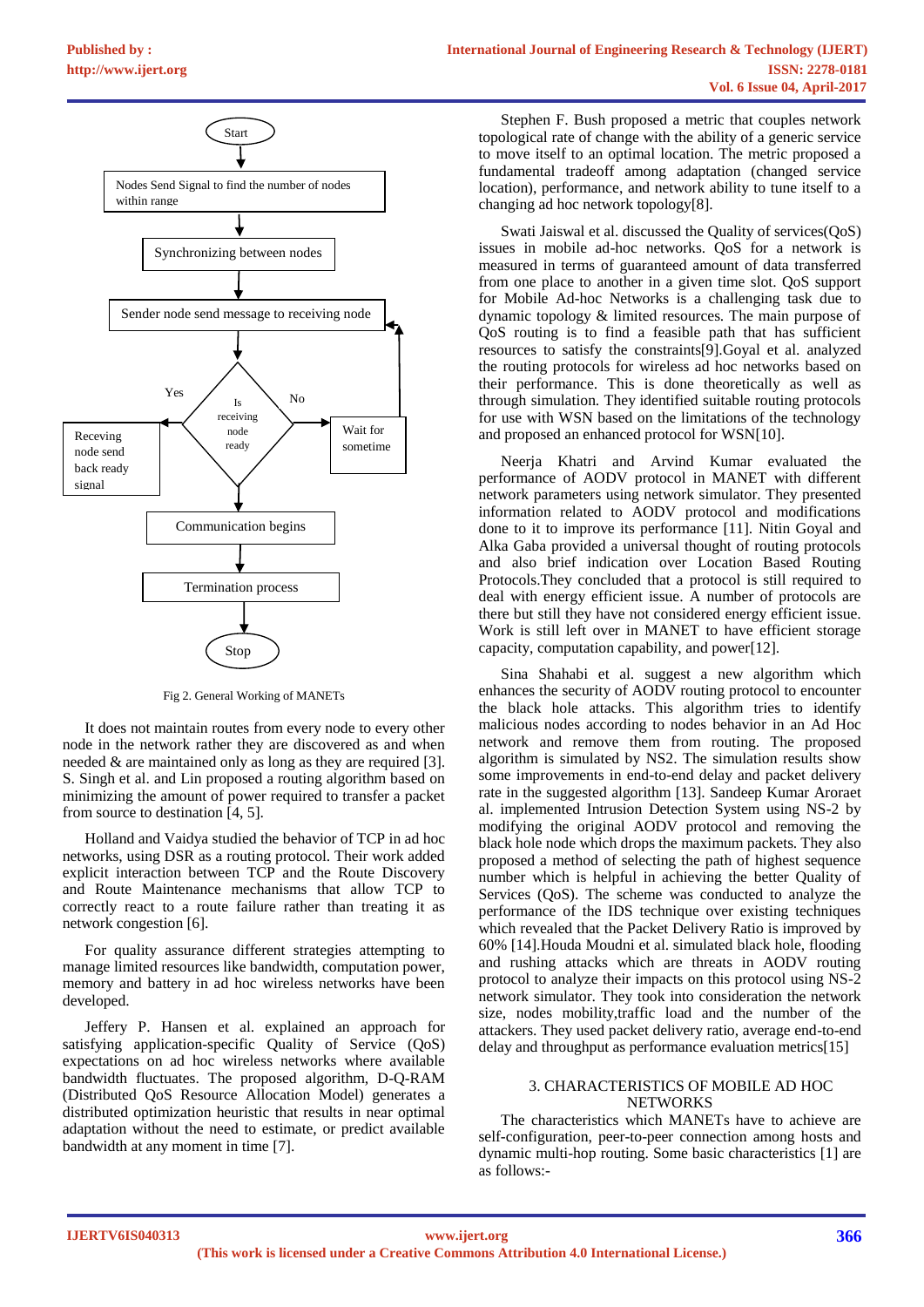In MANET, each node acts as both host and router. That is it is autonomous in behavior.

Multi-hop routing: When a source node and destination node is out of radio range, MANET find out various path through intermediate nodes which is in direct range of network this is multi-hop routing process.

Distributed Operation: For security, routing and host configuration, there is no centralized firewall and proposed topology is infrastructure less.

Dynamic Network Topology: The nodes can join or detach from the network anytime, making the network topology dynamic in nature.

Fluctuating Link Bandwidth: The effects of high bit error rate are more common in wireless communication.

Limited Energy Resources: Mobile nodes have less memory, power and light weight features. Wireless devices are battery powered therefore designing. Mechanisms used to reduce energy consumption are: (a) devices goes into sleep state when no sending and receiving of data (b) routing paths that minimize energy consumption, (c) develop communication and data delivery structures that minimize energy consumption and (d) reduce networking overhead.

#### 4. VULNERABILITIES OF MOBILE AD HOC **NETWORKS**

Vulnerability is weakness in security system. A particular system may be vulnerable to unauthorized data manipulation as the system does not verify a user's identity before allowing data access. MANET is more vulnerable than any wired network. Some of the vulnerabilities of MANET are as follows:-

Lack of centralized management: MANET do not have a centralized monitor server. The absence of centralized management makes the detection of attacks quite difficult because it is not easy to monitor the traffic in a dynamic and large ad-hoc network.

Resource availability: Resource availability is a major issue in MANET. Having secure communication and protection against various threats and attacks, leads to development of various security schemes.

Scalability: Due to mobility of nodes, topology of ad-hoc network altersdynamically. So scalability is a major issue for security. Security mechanisms should be capable of handling large as well as small networks.

Dynamic topology: Dynamic topology and changing nodes membership may disturb the trust relationship among nodes. The trust is also disturbed when some nodes are detected as compromised. This dynamic behavior can be preserved with distributed and adaptive security mechanisms.

Power supply limitation: The nodes in ad-hoc network need to consider restricted power supply, which will cause several problems. A node in ad-hoc network may act in a selfish manner when it finds that there is only limited power supply.

Adversary inside the Network: The mobile nodes within the MANET can freely join and detach from the network. The nodes within network may behave maliciously. It is hard to detect about the malicious behavior of the node. Thus this attack is more dangerous than the external attack. These nodes are compromised nodes.

No predefined Boundary: In mobile ad- hoc networks, we cannot precisely define a physical boundary of the network. The attacks are eavesdropping, impersonation; tempering, replay and Denial of Service (DoS) attack [2].

## 5. APPLICATIONS OF MOBILE AD HOC **NETWORKS**

The Ad hoc system is not intended to be utilized where it is dependably reachable, as in 2G and 3G cell frameworks. Its primary qualities are heartiness of the system, the consistent connectively with nodes in the network area and the way that the system comprises of taking an interested node. Discussed below are several applications that can benefit from an Adhoc network.

Rescue operations: There are numerous circumstances where there is no infrastructure present, yet where it is important to build up a system. Circumstances like natural disaster, wars and emergency in immature nations, are case of this. Specially appointed systems are a vivid arrangement, since such systems can be conveyed rapidly and have no need of any framework.

Home networks: Today, numerous family units have few PCs in various rooms. Many people might want to connect these to each other. Regardless of the fact that there are a few available methods for associating them together, the specially appointed system is a simple and rich arrangement.

Games: This is an example of a completely commercial aspect of the ad hoc network. People can now play with the general population unintentionally inside the network area. This is an awesome approach to side interest in broad daylight zones as in trains, train stations or air terminals.

Military: It was the U.S Department of Defense that supported the principal exploration of specially appointed systems to empower parcel changing innovation to work without the confinement of an altered wired base. They did this with great reasons; the strength of the system is without examination. To disable the system an opponent must decimate a vast rate of the dynamic hubs. Since a standout amongst the most critical chore in a military battle is to keep order lines open, it is required that the military foundation has a considerable measure into growing specially appointed systems.

# 6. SECURITY ATTACKS IN MOBILE AD HOC **NETWORKS**

In MANET network there are security issues in almost each layer. [5]The main network-layer functions in MANET are ad hoc routing and data packet forwarding, which fulfill the functionality of delivering packets from the source to the destination. Following are the attacks in network layer:-

Spoofing: Malicious node acts as a valid node of that network and pretends as another node. Now this malicious node affects communication, sniffs and disturbs access rights [6] as shown in Figure 3.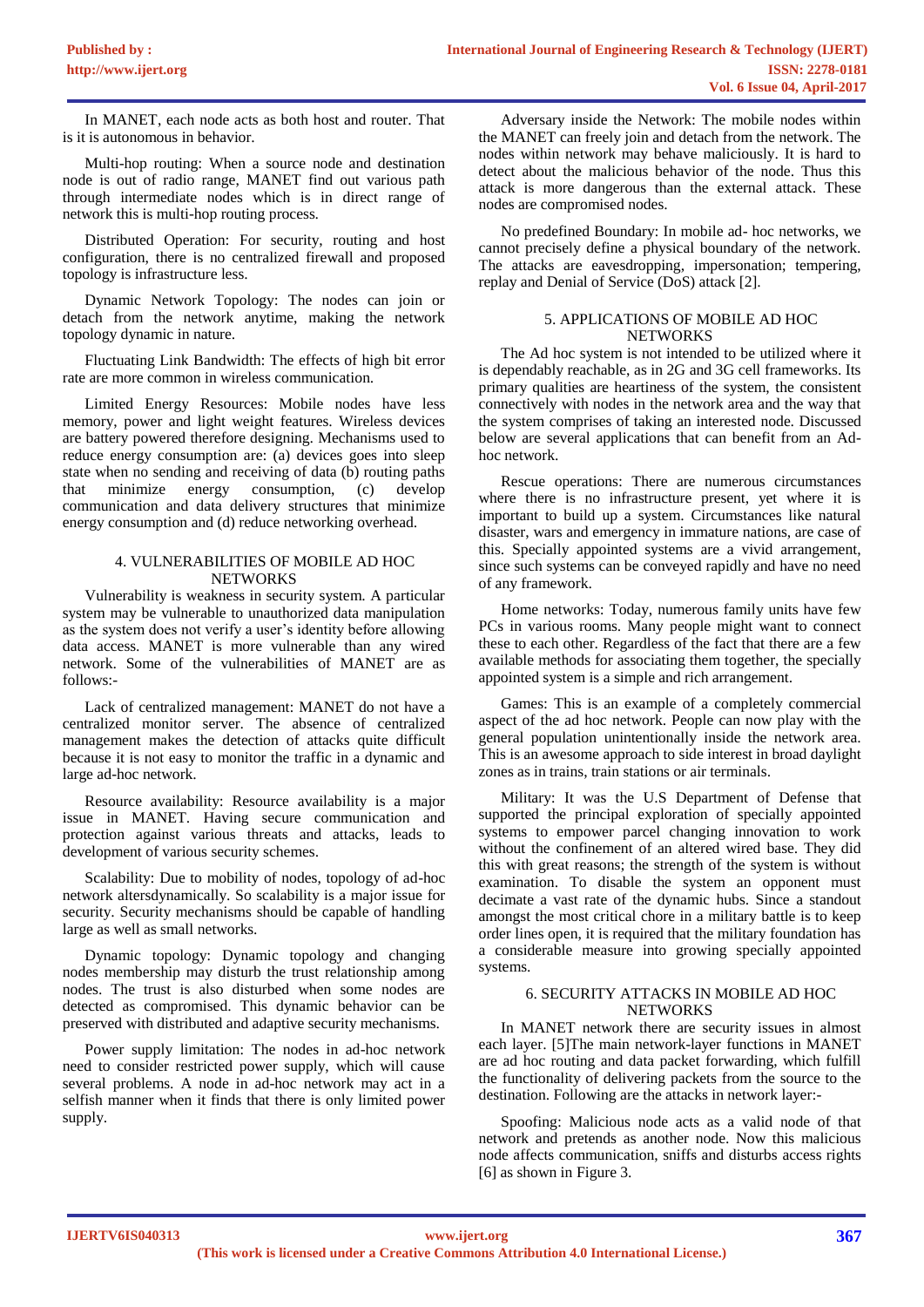

Fig. 3: Spoofing (Man in Middle) attack

Black hole Attack: In this attack, the malicious node captures the request from source and sends response to source behaving like destination node [7]. All the packets from source are consumed by malicious node are destroyed(figure 4).When source node wants to communicate to destination node; it starts the path discovery process. The malicious node captures request of source node, and immediately sends response to source. If reply from malicious node reaches first to the source then source node ignores all other reply messages from network and begin to send packet through malicious route node. As a result, all data packets are consumed or lost at malicious node.



Fig. 4: Blackhole attack

Wormhole Attack: An attacker adds a new fake optimal path which is external shortest path between nodes.This shortest path acts as a tunnel between nodes and being a shortest path, it is selected as a new route by routing algorithms for data transmission[5] and [7]. In this way real transmission path is destroyed (Fig. 5). This tunnel is known as wormhole.



Fabrication: Attacker in fabrication attack [8] adds new fake messages in the network between nodes to disrupt the routing process. These attacks are difficult toidentify because they act as valid routing scheme, especially fabricated routing error messages, which shows that a neighbor is out of network and not connected.

7. CHALLENGES IN MOBILE AD HOC NETWORKS

There are several issues in ad hoc networks that make them very complex to integrate with the existing global network. Generally the most prominent problems are the identification of mobile terminals and the correct routing of packets from and to each terminal while they are moving. The problems are addressed below :

Routing: Routing is a standout amongst the most captured issue to understand as specially appointed systems have a consistent network to different nodes in its neighborhood. Each node acts as a switch and advances each other's packages to empower data sharing between portable nodes.



#### Fig 6. MANET Challenges

Security: A wireless link is much more vulnerable to attacks than awired link. The user cani nsert spurious information into routing packets and cause routing loops, longtime-outsand advertisements of false or old routing table updates. Security has several unsolved issues that are needed to be solved to make the adhoc networkagood solution.

Quality of Service: QoS is a troublesome assignment for the engineers, on the grounds that the topology of a specially appointed system will always show signs of change. Saving assets and maintaining a specific nature of administration, while the system condition continually changes, is exceptionally testing [3].

Power Control: Power control is another run of the mill objective in specially appointed system. Since each cell phone utilizing battery for force supply. Yet, it is for brief period. In cell phones power utilization rely upon various sort of directing conventions or steering strategies.

## *A. Proactive Routing Protocols*

These algorithms maintain a route to the destination much like the traditional fixed networks. When the packet is to be transmitted it just picks up a route from the node cache and uses it. This causes the instant transmission of the first packet, but the nodes have to work hard in the background to establish routes, wasting precious radio resources.

One prominent protocol in the proactive class is the DSDV Protocol (Destination Sequenced Distance Vector). Proactive routing protocols (also called Table-driven routing protocols) attempts to maintainconsistent, up todate routing information between each node in the network.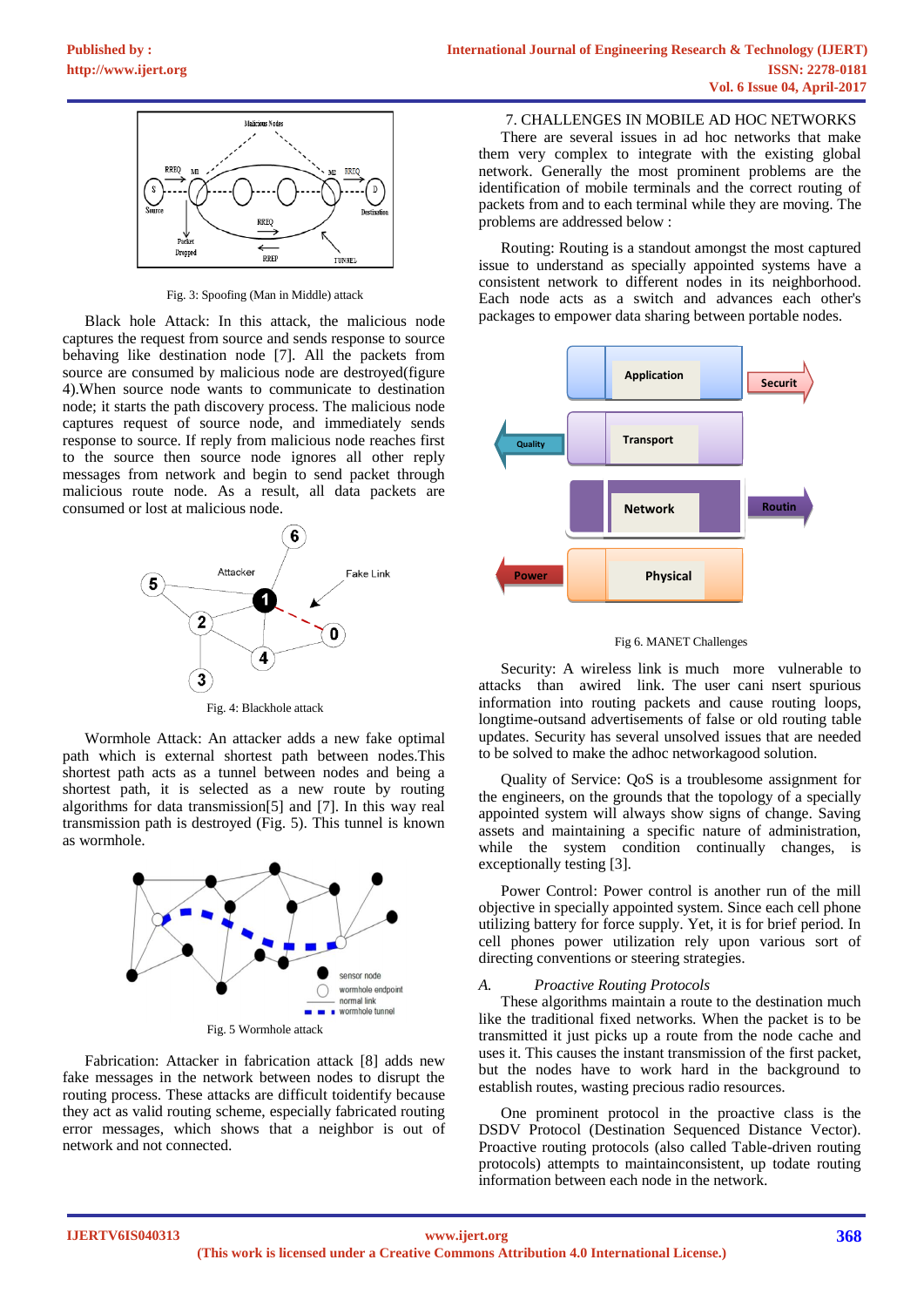These protocols require in each node to maintain one or more tables to store routing information, and responding to changes in network by propagating route updates throughout the network to maintain a consistent network view.

#### *B. Reactive Routing Protocols*

Reactive routing protocols, also called on demand routing protocols, create and maintain routes only in an as needed basis, unlike proactive protocols where routes are maintained to all potential destinations. When a route is needed, a global route discovery procedure is initiated to find the path for the specific information that has not been cached. The route discovery is done by employing classical flooding mechanism.

The three prominent protocols in the reactive class are DSR (Dynamic Source Routing), AODV (Ad hoc on Demand Distance Vector Routing) and TORA (Temporary Ordered Routing Algorithm).

An approach that is different from table-driven routing is source-initiated on-demand routing. This type of routing creates routes only when desired by the source node.



Fig 7. Types of Routing Protocols

## *7.1 Ad Hoc on Demand Distance Vector (AODV)*

AODV belongs to the class of Distance Vector Routing Protocols (DV). In DV every node knows its neighbours and the costs to reach them. Ad hoc On Demand Distance Vector (AODV) is a reactive routing protocol that initiates a route discovery process only when it has data packets to forward and does not have any route path towards the destination node, that is, route discovery in AODV is on-demand. AODV is composed of three mechanisms: Route Discovery process, Route message generation and Route maintenance. The important feature of AODV is whenever a route is available from source to destination; it does not add any overhead to the data packets. However, route discovery process is only initiated when routes are not used or they expired and discarded. This reduces the effects of stale routes and the need for route maintenance for free routes. Another distinguishing feature of AODV is its ability to provide unicast, multicast and broadcast communication. AODV uses a broadcast route discovery algorithm and then the unicast route reply message.

Advantages:-

- 1. Reduced overhead.
- 2. Lower setup delay

Disadvantages:-

- 1. Periodic updates.
- 2. Inconsistent routes.

#### *7.2 Destination Sequenced Distance Vector Routing(DSDV):*

Destination Sequenced Distance Vector (DSDV) routing protocol is a variant of distance vector routing method in which the mobile nodes cooperate among themselves to form an Ad Hoc network. DSDV is based on RIP (Routing Information Protocol), used for Intra-Domain routing in Internet. DSDV requires each node in the network to maintain complete list of route information to reach each node in the Ad Hoc network. In DSDV, each node uses a Sequence Number, which is a counter that can be incremented only by that node. Routing information is propagated using broadcast or multicasting the messages periodically or triggered when a change in topology occurs. DSDV uses only bi-directional links for routing as it is based on Distance Vector Routing. So in DSDV, each node does not insert information into its Routing tablereceived from other neighbors unless the node is sure that the other node can listen to its advertisements.In DSDV, each node maintains a routing table and advertises this information to each of its neighbors periodically or immediately when there is a change in the topology. The routing data packet sent periodically by anode contains a new Sequence numberand the following information for each of the other mobile stations:

# 1.The Destination address

2.The number of hope required to reach the Destination

3.The Sequence Number of the Destination received regarding the destination.

A node upon receiving a new routing information packet from its neighboring node compares it with the previous routing information packets and then updates its routing table depending on the sequence number and the metric of the entries. Any route with higher Sequence Number is always chosen regardless of the value of the metric. Routes with old Sequence Numbers are discarded. In case of same sequence number as the existing route, a route with the least cost metric is chosen. Thus each node in DSDV maintains two routing tables, one used for forwarding the data packets and the other for advertising incremental routing packets.

- Advantages:
- 1. Less delay in the path set up process
- 2. Adaptability to dynamic networks.

Disadvantages:

- 1. Single path from source to destination
- 2. High mobility rate
- 3. Not suitable for large size networks

#### *7.3 Dynamic Source Routing Protocol (DSR)*

The Dynamic Source Routing protocol (DSR) is a simple and efficient routing protocol designed specifically for use in multi-hop wireless networks of mobile nodes. It makes the network completely self-organizing and self-configuring, requiring no existing network infrastructure or administration. DSR is reactive or on demand protocol. There is no periodic activity of any kind like hello messages in AODV. This protocol utilizes source routing (entire route is part of the header). It uses caches to store routes. The DSR protocol allows nodes to dynamically discover a source route across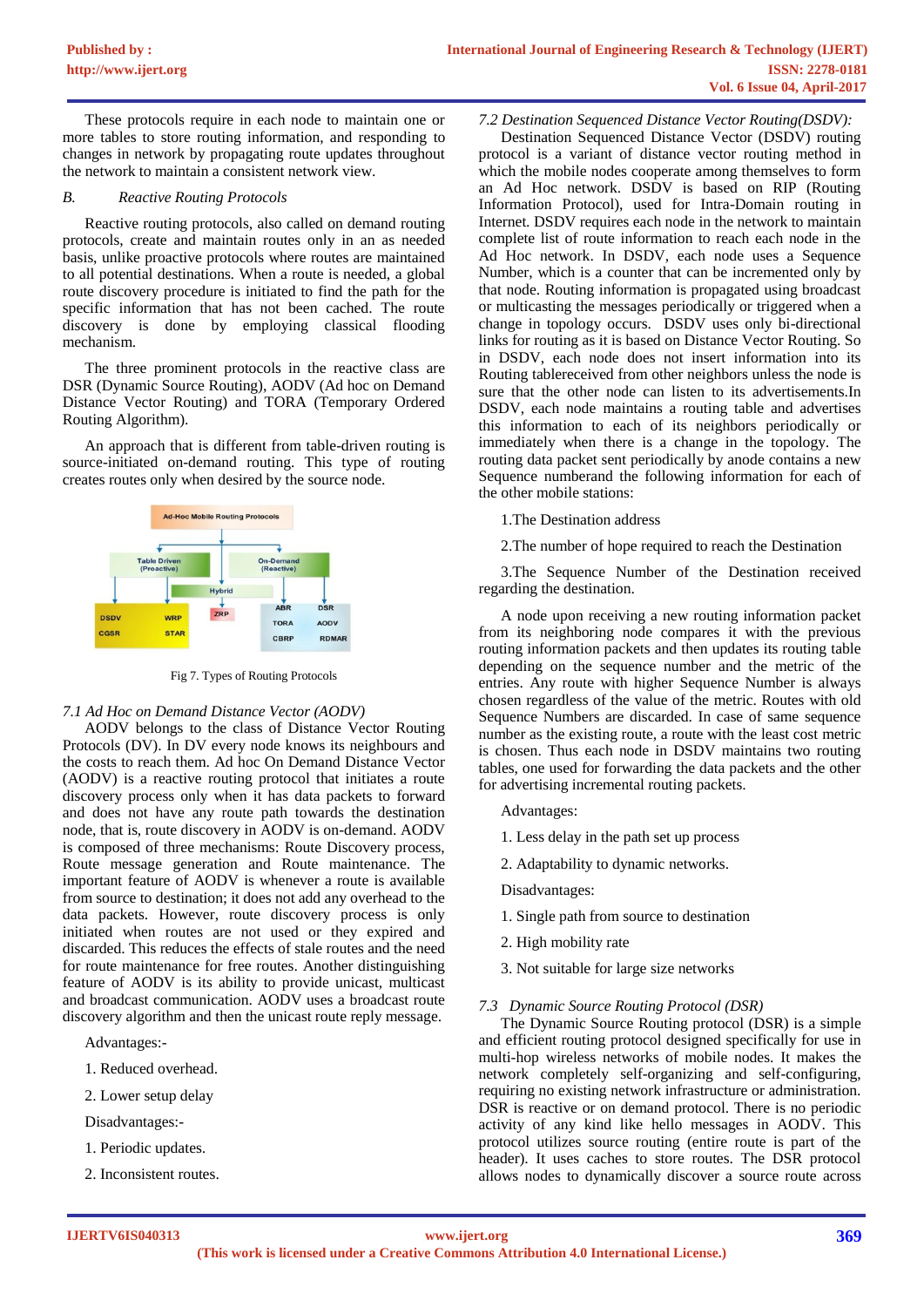network hopsto any destination in the ad hoc network. Each data packet sent carries in the header the complete, ordered list ofnodes through which the packet must travel, allowing packet routing to be loop-free and avoiding the need for upto-date routing information in the intermediate nodes. By including this source route in the header of each data packet, other nodes forwarding or overhearing any of these packets may also easily cache this routing information for future use. The protocol is composed of the two mechanisms of Route Discovery and Route Maintenance, which work together to allow nodes to discover and maintain source routes to arbitrary destinations in the ad hoc network.

*Network nodes (computers)*

Table 1. Comparison of various routing protocols

| Protocol            | <b>DSDV</b> | <b>AODV</b>    | <b>DSR</b> | <b>TORA</b>    | <b>ZRP</b> |
|---------------------|-------------|----------------|------------|----------------|------------|
| Property            |             |                |            |                |            |
| Loop Free           | Yes         | Yes            | Yes        | Yes            | Yes        |
| Multiple            | No          | No             | Yes        | Yes            | No         |
| Routes              |             |                |            |                |            |
| Category            | Proactive   | Reactive       | Both       | Reactive       | Proactive  |
| Security            | No          | No             | No         | N <sub>0</sub> | No         |
| <b>QOS</b> Support  | No          | N <sub>0</sub> | No         | No             | No         |
| Power<br>Efficiency | No          | N <sub>0</sub> | No         | N <sub>0</sub> | No         |

cooperate to forward packets for each other to allow communication over multiple "hops" between nodes not directly within wireless transmission range of one another.

Advantages:

- 1. Route is established only when it is required.
- 2. No need to keep routing table.
- 3. Reducing load.

Disadvantages:-

- 1. Higher delay.
- 2. The route maintenance.
- 3. Not scalable to large networks.
- 4. Requires more processing resources.

## *7.4 Temporally Ordered Routing Algorithm (TORA)*

Temporally Ordered Routing Algorithm (TORA) is an efficient, adaptive and scalable distributed routing algorithm based on link reversal. TORA is designed for highly dynamic mobile, multi-hop wireless AdHoc networks. It has a unique feature of maintaining multi routes to destination so that topological alterations do not need any reaction at all. The protocol reacts only when all routes to the destination are lost.

The protocol has three basic functions: Route creation, Route maintenance and Route erasure.

Route creation: - When a node needs a route to destination, it initiates route creation where query packets are broadcasted to search for possible routes to the destination.

Route maintenance: - The availability of many paths is a result of how TORA models the entire network as a directed acyclic graph (DAG) rooted at the destination. Route maintenance occurs when a node losses all of its outgoing links. The node sends an update packet which reverses the links to all its neighboring nodes. The route maintenance function of TORA is the main problem as this function produces a large amount of routing overhead. It causes the network to be congested thus preventing data packets from reaching their destinations.

Route erasure:- In the case when a node is in a network partition without a route to the destination, route erasure is initiated. Route erasure is performed by flooding clear packets throughout the network. When a node receives a clear packet, it sets the links to its neighbors as unassigned. The clear packets distribute through the network and delete all routes to that unreachable node.

Advantages:-

1. Multiple paths created.

2. Communication overhead and bandwidth utilization is minimized.

Disadvantages:-

- 1. Routing overheads.
- 2. Depends on synchronized clocks among nodes.

#### *7.5 Zone Routing Protocol (ZRP)*

The Zone Routing Protocol (ZRP) is a prototype routing protocol. ZRP is formed by two sub protocols, the Intra zone Routing Protocol (IARP) and the Inter zone Routing Protocol (IERP). IARP is a limited scope proactive routing protocol which improves the performance of existing reactive routing protocols. It relies on the service of a neighbor discovery protocol (NDP) to provide neighbor information. IARP may use a scheme based on the time-to-live (TTL) field in IP packets to control the zone range. IERP is the reactive routing component of ZRP. This scheme is responsible for finding a global path. When global queries are needed, the routing zone based broadcast service is used to efficiently guide route queries outwards, rather than blindly relaying queries from neighbor to neighbor. ZRP combines the advantages of reactive and proactive routing protocols.

- Advantages:
- 1. Reduces the control overhead
- 2. Eliminates the delay for routing
- Disadvantage:
- 1. Lack of route optimization

#### 8. CONCLUSION

Mobile ad hoc networks are used in military operations, emergency/rescue operations for disaster relief efforts, e.g. in fire, flood, or earthquake. In this paper we tried to inspect the introduction, characteristics and various attacks relating to mobile ad hoc networks. Firstly we briefly introduced the characteristics and analysis of various routing protocols of MANETS. The existing characteristics have made it necessary to find some effective security solutions and protect the MANET's from all kind of security risks.